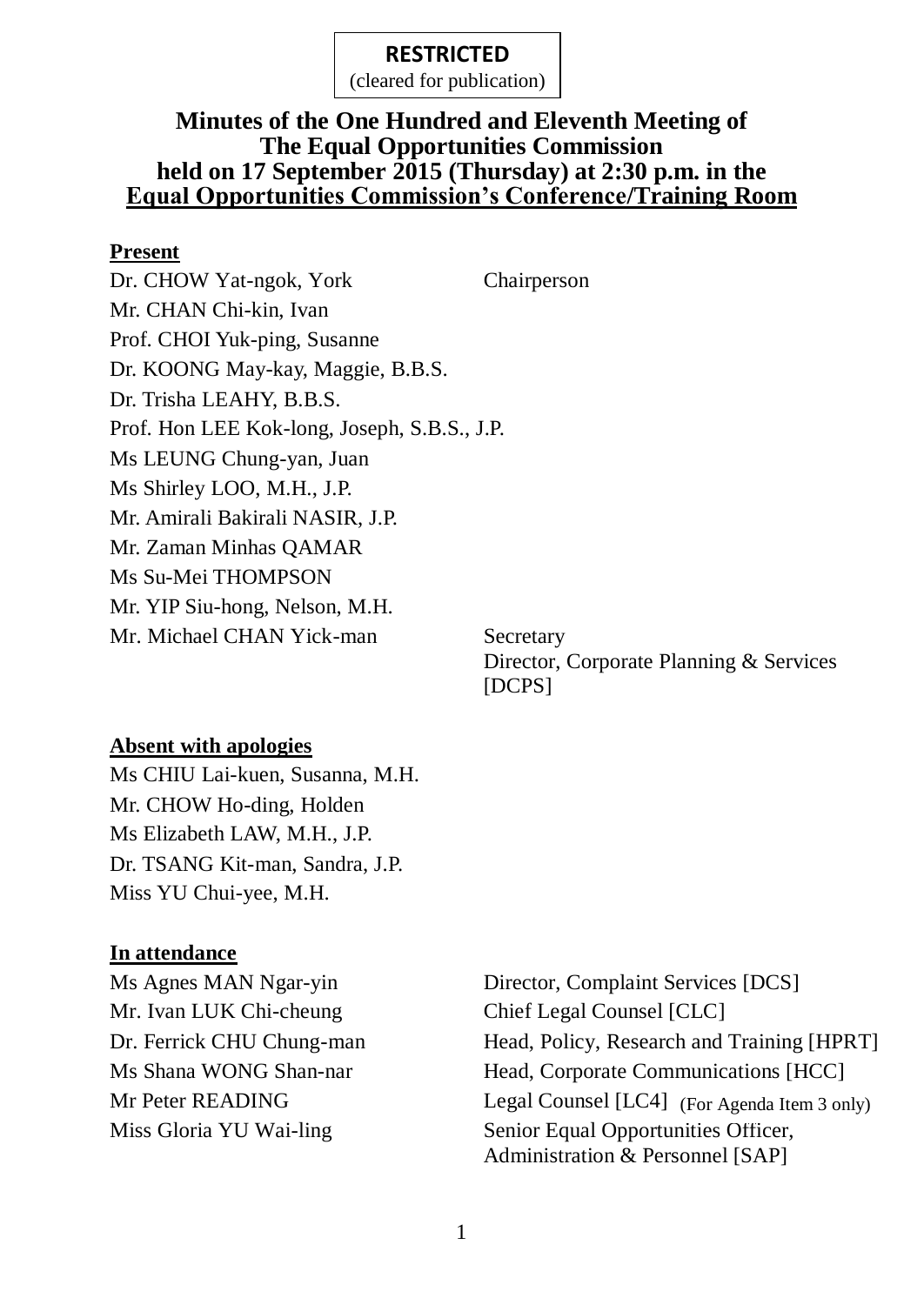(cleared for publication)

# **I. Introduction**

1. The Chairperson (C/EOC) welcomed all Commission Members (Members) to the  $111<sup>th</sup>$  Meeting. Apologies for absence were received from Ms Susanna CHIU, Mr Holden CHOW, Ms Elizabeth LAW, Dr. Sandra TSANG and Miss YU Chui-yee due to clash of meeting schedules / out of town business.

2. C/EOC said that a press briefing would be held after the meeting in accordance with the usual practice.

# **II.** Confirmation of Minutes (Agenda Item No. 1)

3. The draft minutes of the  $110<sup>th</sup>$  EOC Meeting which incorporated the proposed amendments by Mr Holden CHOW and Dr Trisha LEAHY issued to Members on  $14<sup>th</sup>$  August and  $10<sup>th</sup>$  September 2015 were confirmed.

# **III. Matters Arising** (Agenda Item No. 2)

4. Members noted that matters arising from the last meeting requiring attention had been placed under the new agenda for this meeting for consideration.

# **IV. New Agenda Items**

# **Progress on The Discrimination Law Review**

(EOC Paper No. 19/2015; Agenda Item No. 3)

5. The latest progress of the Discrimination Law Review (DLR) was stated in EOC Paper No. 19/2015. LC4 informed Members that the EOC was analyzing the approximately 130,000 responses received. The analysis of the responses received from organizations would be separated from those of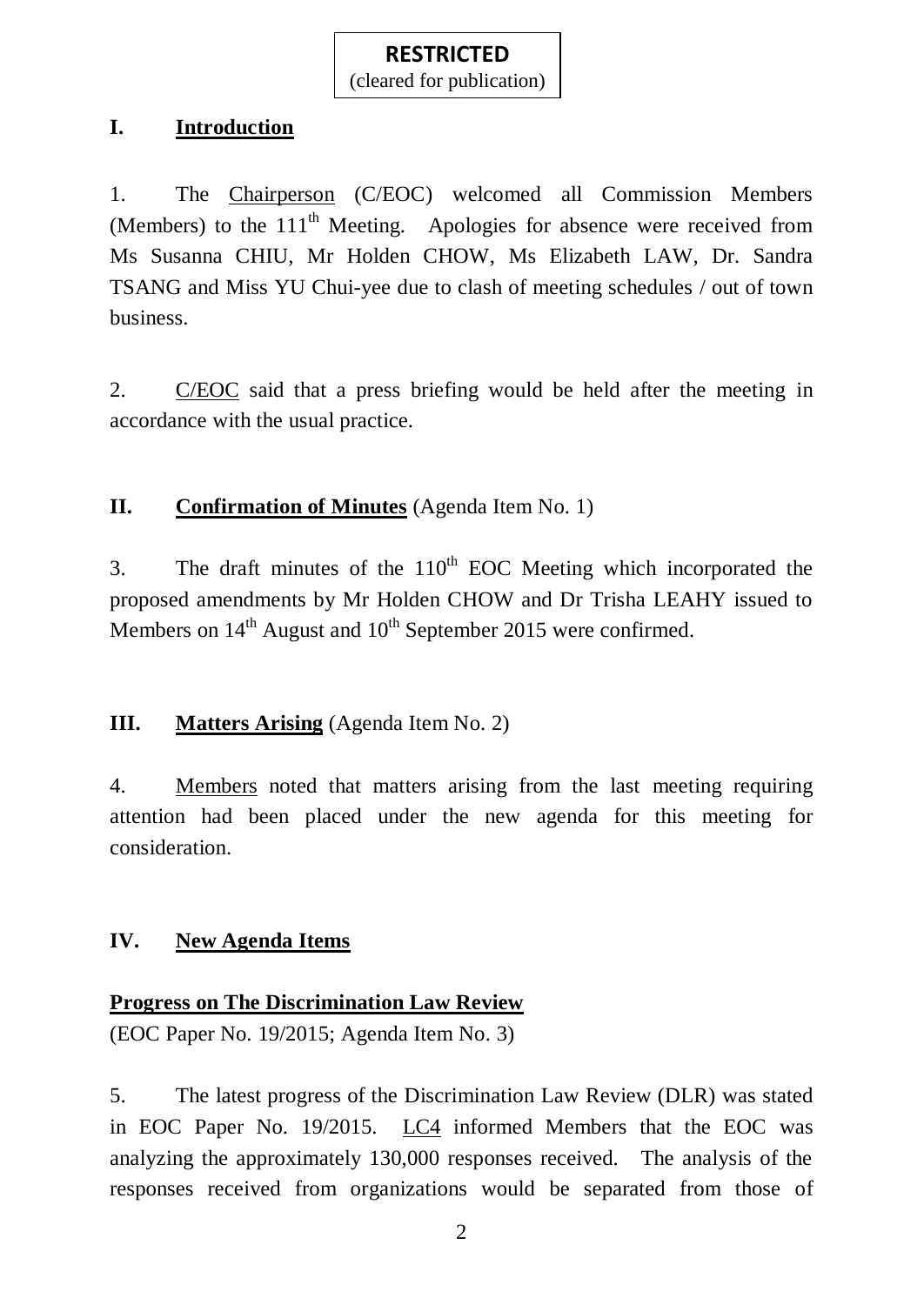(cleared for publication)

individuals given that the nature of their responses was generally quite different. A draft report summarizing the public consultation process and the responses received was being prepared. It would provide both statistics on the quantitative number of responses and the qualitative reasoning for responses to all the questions. In relation to developing the submissions to the Government, the EOC's internal DLR Taskforce had made arrangements for internal meetings of all the Divisions in the EOC to obtain their views on the priorities for the submissions. After the DLR Taskforce had discussed the views of staff and possible priorities, it would make recommendations to the EOC senior management and EOC Members on the priorities and structure of the submissions to Government. Similar to the process employed in developing the DLR consultation document, special EOC meeting(s) would be held in order that Members' comments and suggestions on the priorities and submissions to the Government could be taken into account fully.

6. C/EOC said that the submissions to Government needed to be prioritized with detailed reasoning for EOC's positions. Although the Government might not take on board our recommendations quickly, communicating EOC's priorities in the submissions to stakeholders, the media and the Government was by itself a wide public education exercise to raise awareness and increase understanding of the various discrimination issues faced in Hong Kong. In response to a question raised by Ms Su-Mei THOMPSON, LC4 said that from the responses analyzed so far, it was noted that for many of the questions, there were more than 50% of the responses from organizations which agreed to the consultation proposals. In relation to responses from organizations, evidence and reasons were more often provided to substantiate the arguments in cases where they supported or not supported the consultation questions. For submissions from individuals, they were mostly template answers that might indicate misunderstanding of the consultation questions and the issues concerned. C/EOC remarked that protection from discrimination was mainly for the minorities in the society, hence, the major focus should be on the reasons behind instead of the number of responses received.

7. Members noted EOC Paper No. 19/2015.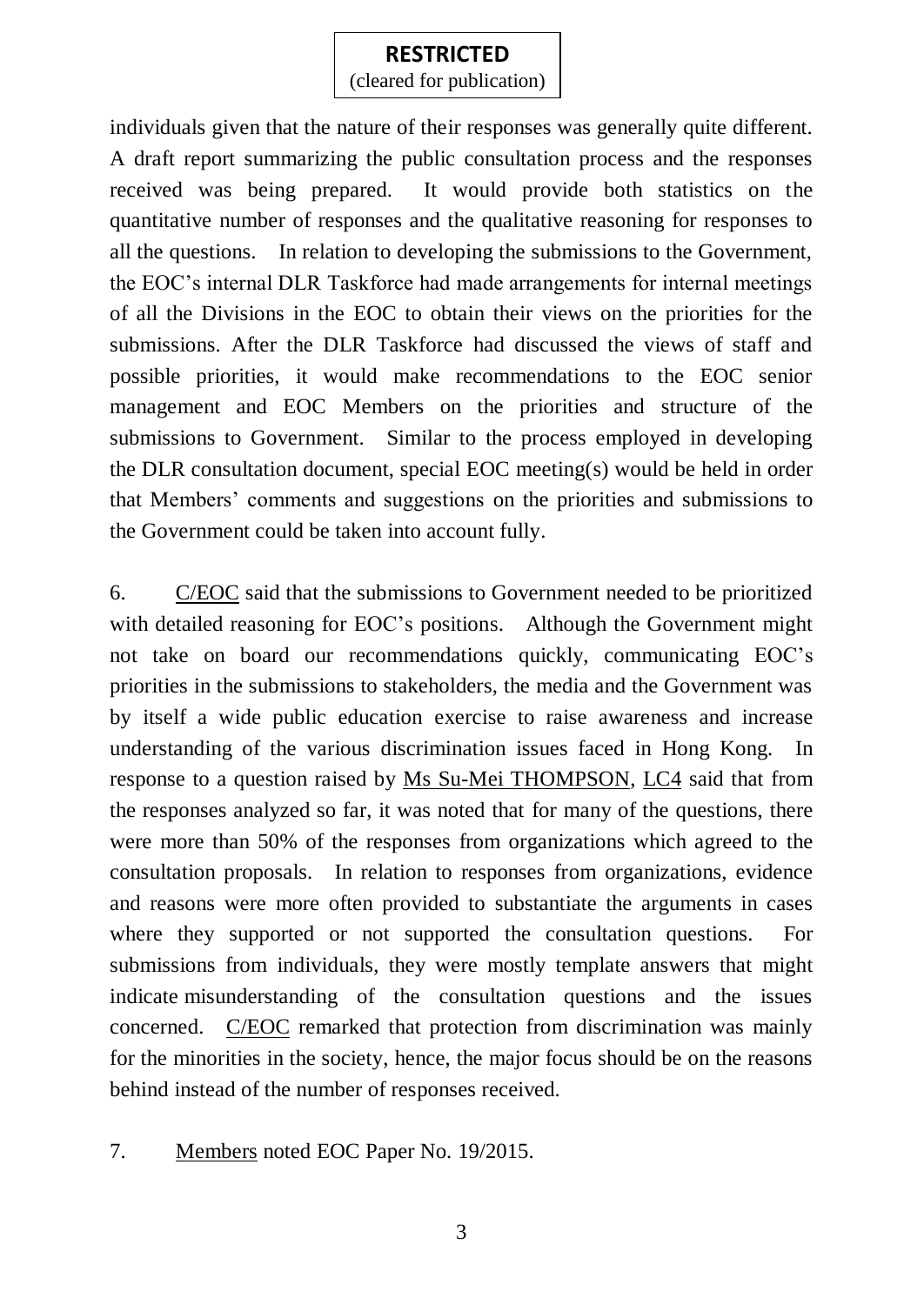(cleared for publication)

*(LC4 left the meeting at this juncture.)*

# **Six Monthly Review of EOC's Work (January – June 2015)**

(EOC Paper No. 20/2015; Agenda Item No. 4)

8. DCPS introduced EOC Paper No. 20/2015 to Members. In response to a question raised by Mr ZM QAMAR, DCS said there had been a surge in the number of enquiries received from January to June last year related to sexual orientation discrimination and the number of enquires received for the same period this year was back to normal level. C/EOC added that the major topical social issues of concern to the public in the relevant period could also have a bearing on the number of enquiries recieved.

9. In response to comments and suggestions expressed by The Hon Prof Joseph LEE, Mr AB NASIR and Mr Ivan CHAN, DCS said that there were pledges and indicators measuring the performance of EOC's services, such as the conciliation rate, timing for concluding a complaint, and the customer satisfaction survey could also reflect EOC's performances. In response to a question from The Hon Prof Joseph LEE, DCPS said that the heading of Annex I to EOC Paper No. 20/2015 could be revised to better describe the information provided and a footnote or remark could be inserted to explain the probable reasons behind the changes recorded.

10. In response to a question raised by Mr Ivan CHAN, C/EOC said that he had started the networking meetings with the Presidents or their representatives of local tertiary education institutes in 2013 with a view to further enhancing the promotion of equal opportunities in the institutes. Senior staff members from these institutes had since been nominated to join a network group initiated by the EOC. Regular meetings of the network group were held to discuss issues like prevention of sexual harassment in orientation camps and support provided to students with special educational needs etc. The network group was a long-term platform for collaboration of efforts and sharing of new initiatives undertaken to further equal opportunities in tertiary education institutes. As regards student participation in the network group, the Office could explore if there were any networking possibilities with the student unions of these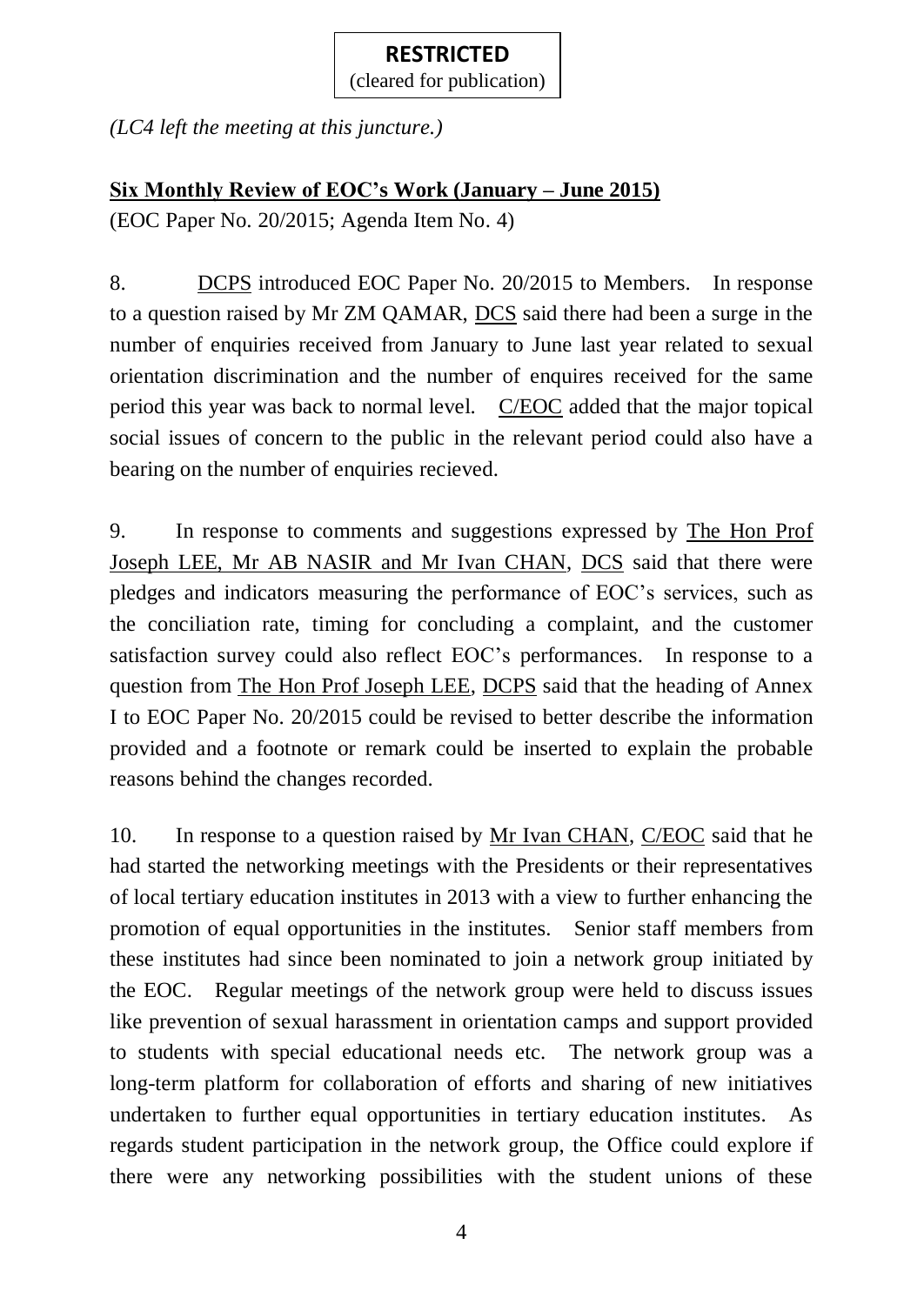(cleared for publication)

institutes. Members were informed that the number of participants in the training offered to students on the prevention of sexual harassment in organizing student activities had significantly increased this year. The EOC would continue its work in this area.

11. Members noted EOC Paper No. 20/2015.

# **EOC Annual Forum 2015**

(EOC Paper No. 21/2015; Agenda Item No. 5)

12. DCPS briefed Members on the objectives, the themes, proposed date, time, venue and the draft programme rundown for the EOC Annual Forum 2015 as contained in EOC Paper No. 21/2015.

13. Members noted that the EOC Annual Forum 2015 has been proposed to be held on 24 November 2015 from 1:15pm to 6:30pm at the auditorium of the Hong Kong Federation of Youth Groups Building at North Point. C/EOC requested Members to mark their diary to attend the Forum which was a good channel to exchange views with stakeholders. In response to a question raised by Ms Su-Mei THOMPSON, C/EOC said that the findings of the research projects under the Research Funding Programme 2013/14 would be reported in the coming Forum as part of the work of the Policy, Research and Training Committee.

14. Members noted EOC Paper No. 21/2015.

**Reports of the Legal & Complaints Committee (LCC), Community Participation & Publicity Committee (CPPC), Policy, Research & Training Committee (PRTC) and Administration & Finance Committee (A&FC)**

(EOC Paper No. 22/2015; Agenda Item No. 6)

15. Dr Maggie KOONG, Convener of CPPC; Prof Susanne CHOI, Convener of PRTC and DCPS highlighted to Members the major work of the CPPC, PRTC and A&FC in the past quarter respectively.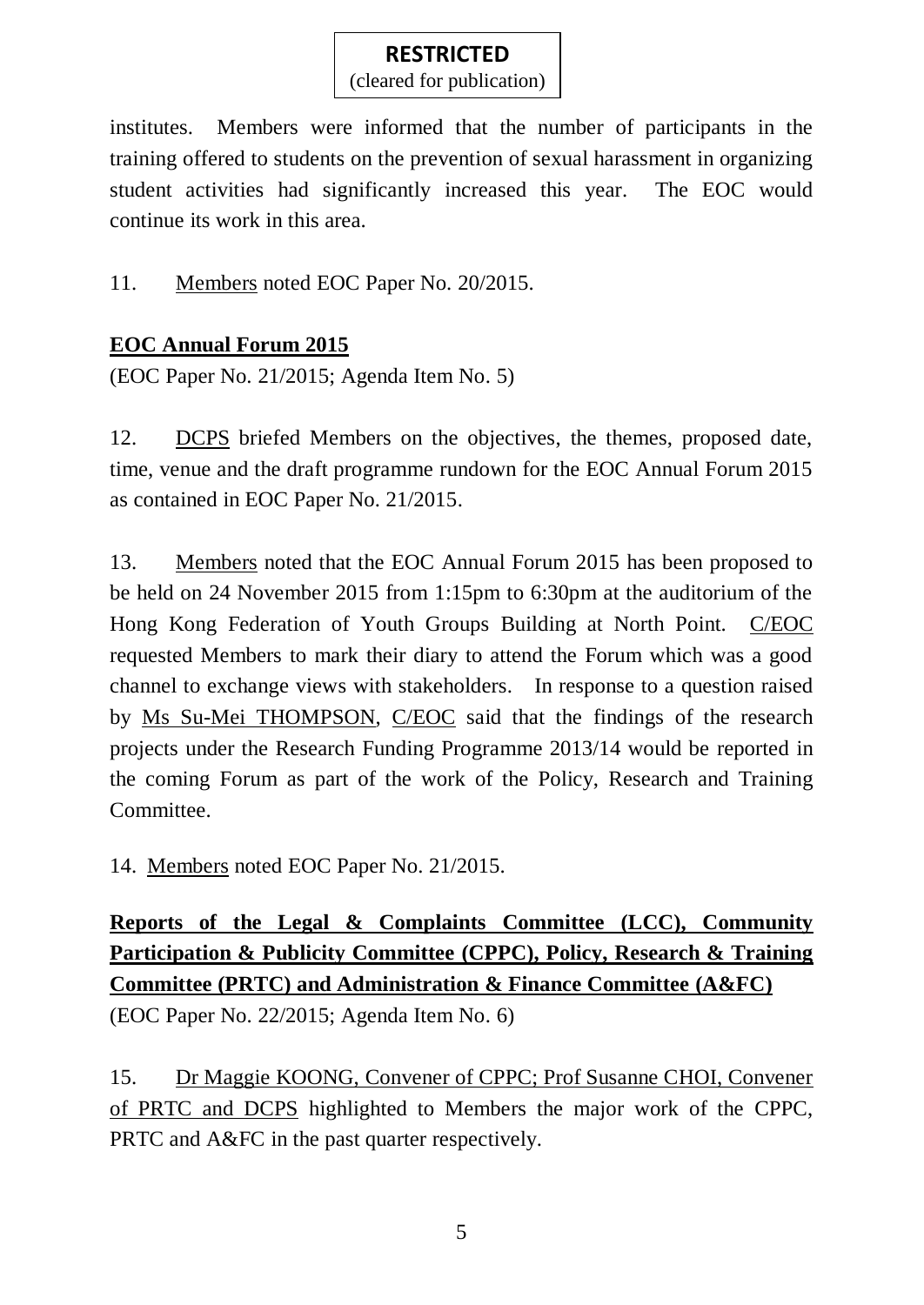(cleared for publication)

16. Regarding the work to promote equal opportunities for English-speaking students with special educational needs, C/EOC said that there was a training scheduled for the following week for English school principals and teachers to introduce EO laws to them with the aim that they would become more supportive to equal opportunities for students with special needs. On the promotion of EO to private kindergartens, HPRT said that the Education Bureau had arranged for the EOC to conduct two seminars in July for principals and directors of kindergartens before this year's student admission. C/EOC said that the subject would be one of the topics for discussion in the meeting with officials of the Education Bureau scheduled for mid October.

17. On the work to prevent sexual harassment in the business sector, Members noted that to secure co-operation from employers, instead of saying that employers should prevent sexual harassment, otherwise they would violate the law, a better approach would be to say that it made good business sense to prevent and to deal with sexual harassment cases, as a good employer. A questionnaire survey would also be conducted for the health and welfare sector in the coming year. On the EOC's manpower to support research work, C/EOC said that the vacant post from the recently resigned staff would be filled as quickly as possible and Prof Susanne CHOI said that given the manpower constraint, there would be a need to prioritize but the overriding consideration was that the quality of the research work should not be compromised.

18. Ms Shirley LOO said that she had recently had discussions with several middle level female ex-members of the restaurant industry who expressed that they all had experienced sexual harassment but they did not know they could lodge complaints with the EOC. More promotional work needed to be done in this area. She also supported the suggested approach to promote anti-sexual harassment in the business sector as it would be more effective.

19. C/EOC added that a consultation being conducted by the Hong Kong Exchanges and Clearing Limited (HKEx) on some proposed changes to its Environmental, Social and Governance Reporting Guide aimed at strengthening the disclosure requirements included compliance to Hong Kong law, such as discrimination law. The EOC had written to support the amendments of the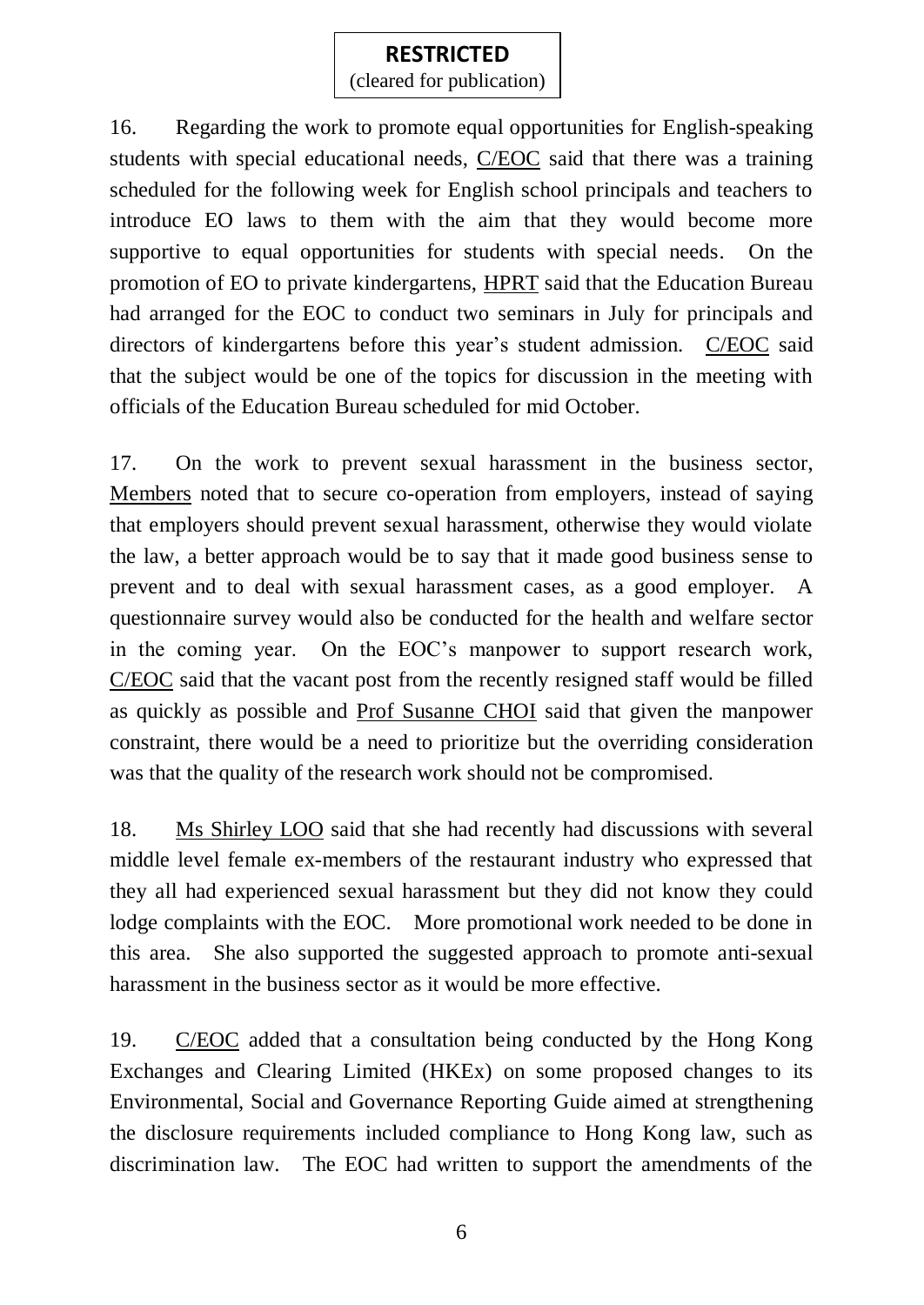(cleared for publication)

wordings to compliance with relevant laws and legislation that have a significant impact relating to equal opportunities, diversity, anti-discrimination, amongst others. If directors of listed companies were required to disclose what they had done to prevent discrimination including sexual harassment, it would be useful in driving positive changes in the business sector. Mr AB NASIR added that the new Companies Ordinance that would take effect next year also required companies to prepare in their annual reports a business review that is more analytical and forward-looking to help assess how the directors have performed their duties. In particular, there is a requirement to include information relating to environmental and employee matters that have a significant impact on the company which is in line with international trends to promote corporate social responsibility. As suggested by Mr AB NASIR, C/EOC said the Office would follow up with the HK Institute of Directors to see if statistics and information relating to discrimination issues and equal opportunities would be disclosed as part of the performance assessment for directors.

20. On the formation of an Advisory Committee on EOC's work related to the promotion of EO for EMs, DCPS said that 6 to 7 Members already signed up to join and C/EOC said that he hoped there would also be external advisers joining the Advisory Committee to help steer the work in this area. The first meeting would be held after the Committee's membership has been finalized. In response to a suggestion from Mr ZM QAMAR, DCPS said that in addition to reporting at EOC Committees where required, a separate report on the work of the EM Unit could be provided on a quarterly or half yearly at the EOC meetings in future.

21. Members noted that the renovation work of the additional leased office at 13/F, Cityplaza Four had been completed. The Policy, Research and Training Division would be relocated to the newly leased office on 19 September 2015.

22. Members noted that the A&FC had considered a draft Policy on Handling Particular Situations – Habitual or Vexatious Behaviors of clients which would be put on pilot run first. Based on experience gathered in the pilot run, the A&FC would further consider the draft policy and procedures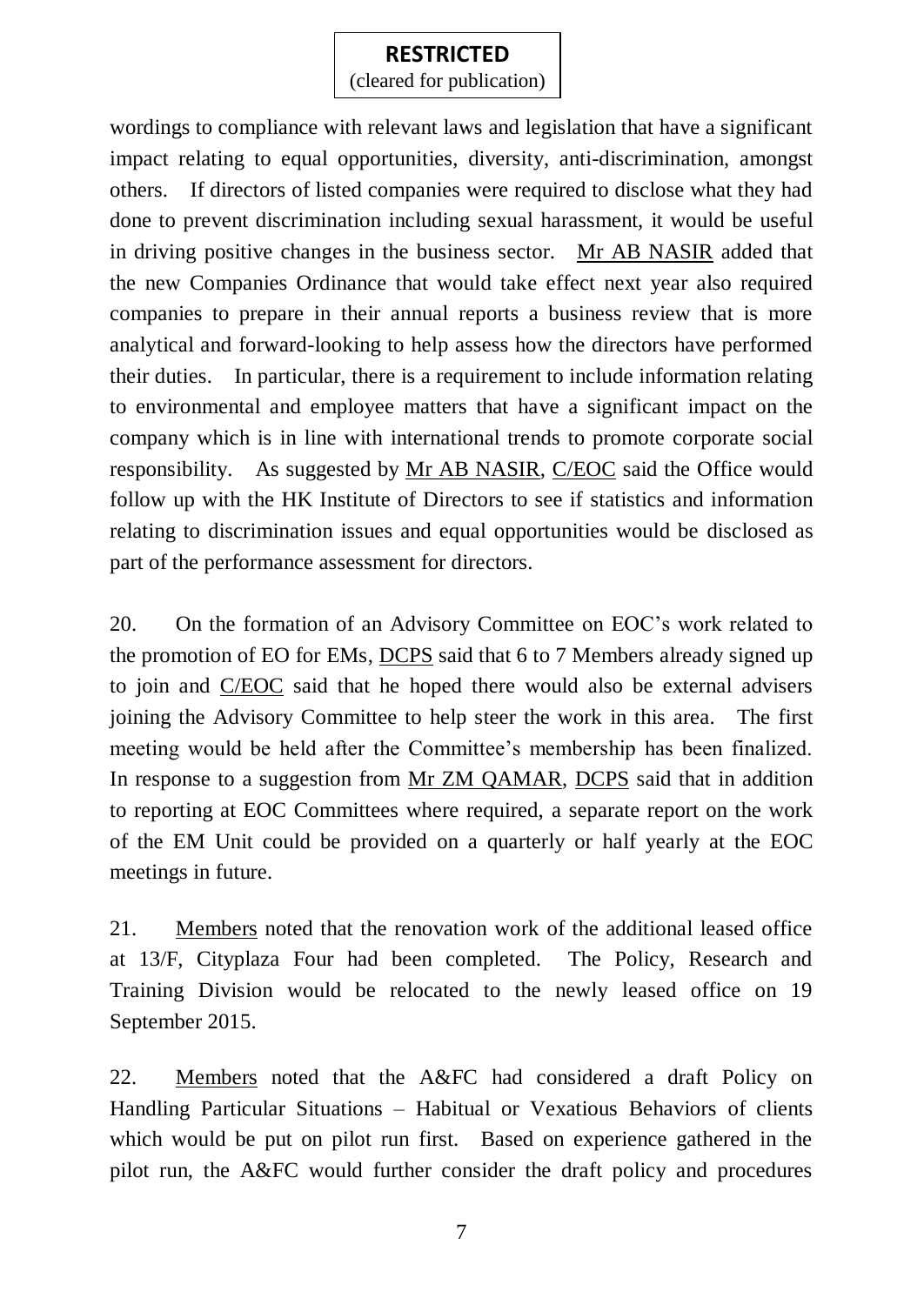(cleared for publication)

before they incorporating into the EOC's Human Resources & Administration Manual as a standing policy. On the use of the word "clients" in the draft policy, Prof Susanne CHOI said that it should be replaced by "service users" to more accurately reflect that the policy was referenced to those who required EOC's service.

23. Members noted EOC Paper No. 22/2015.

# **Chairperson's Quarterly Report**

(EOC Paper No. 23/2015; Agenda Item No. 7)

24. Members noted that EOC Paper No. 23/2015 on a summary of the Chairperson's work for the period from mid June to mid September 2015. C/EOC said that the main purpose of the paper was to keep Members abreast of the major work he had done and the position statements issued on topical issues, line-to-take in response to media reports and some key observations/comments made by him and the public functions he attended related to EOC's work. Comments and advice from Members were always welcome.

*(Mr ZM QAMAR left the meeting at this juncture.)*

**Implementation Progress of the Review of EOC Staff and Functional Structure** (EOC Paper No. 24/2015; Agenda Item No. 8)

25. C/EOC briefed Members on the latest progress on the implementation of the EOC Staff and Functional Structure as contained in EOC Paper No. 24/2015.

26. Members noted that the recruitment of the Chief Operations Officer (COO) was near completion following an open and competitive recruitment process with the help from 5 EOC Board Members to form the selection board together with the Chairperson. When the COO was in post, the revised authorities and powers approved by the Board at the last meeting would take effect. Recruitment of other posts under the new structure was in progress. Some functional titles of EOC officers had also been changed to better reflect their duties and facilitate their daily work. Mr AB NASIR suggested the EOC